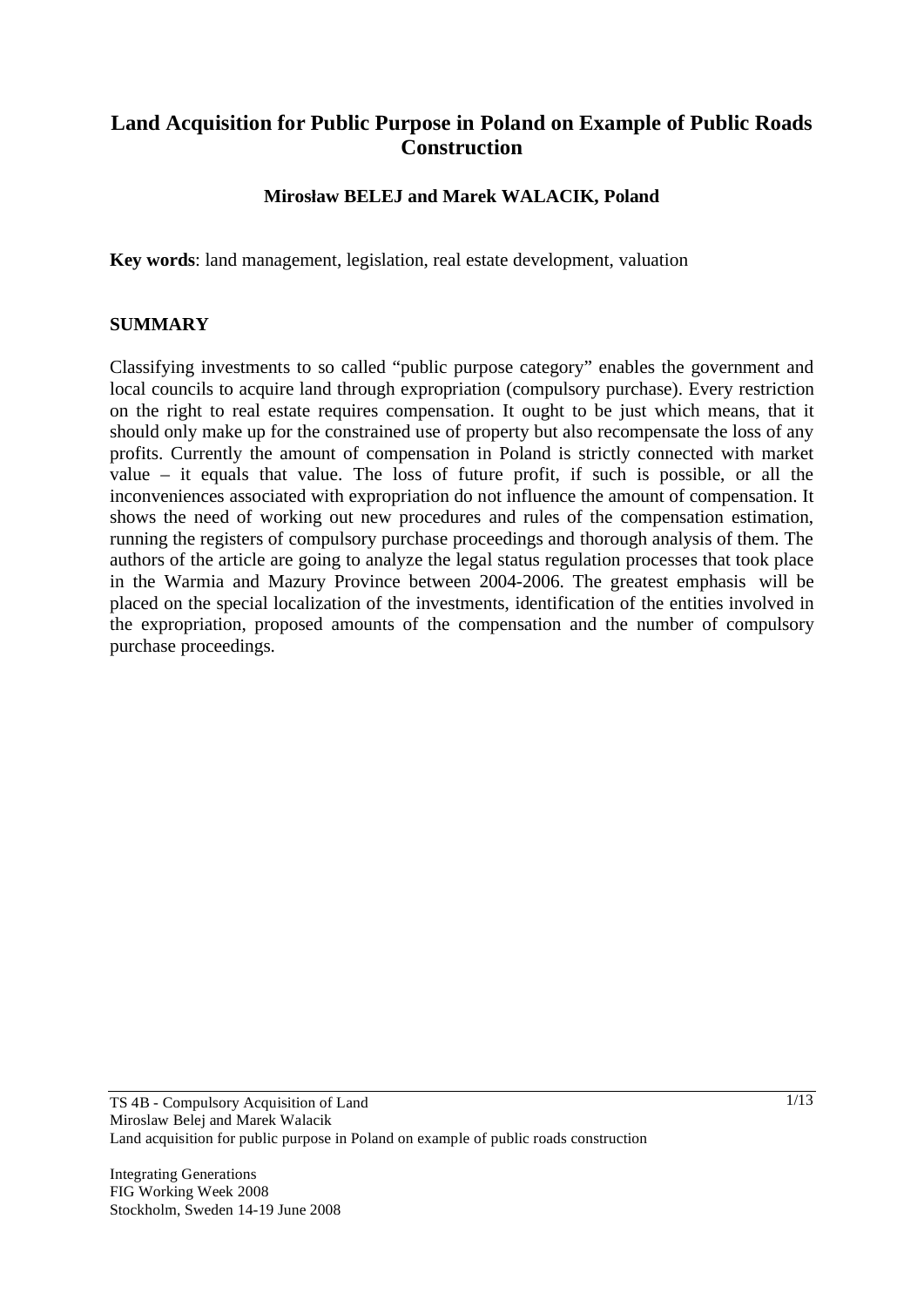# **Land Acquisition for Public Purpose in Poland on Example of Public Roads Construction**

## **Mirosaw BELEJ and Marek WALACIK, Poland**

## **1. INTRODUCTION**

Investment in the real estate market requires land where investment projects could be executed. Acquiring real estate may be effected in a number of ways, depending on the type of investment, the entity which is executing the investment project and the rights to the subject of investment with the specified restrictions.

Acquiring land for investment should not be understood to denote only acquiring the real estate ownership rights. In particular investment projects it is enough to acquire other rights to a real estate than ownership rights, such as:

- Perpetual usufruct,
- Restricted property rights usufruct,
- Contractual rights rent, lease, lending for use,
- Durable administration.

Depending on the purpose, investment projects can be classed into two groups: those which serve a private purpose and public investment projects. From the etymological point of view Bieniek [2007], a public purpose is related to an entire population, serving everyone and accessible to everyone. The concept of a public purpose is associated with a general interest in its broad sense, which is above a private interest and has to take into account the socioeconomic conditions which provide opportunities for the development of the society as a whole.

According to the current legislation, the following are regarded as public purpose investments in Poland;

- construction and maintenance of public and air transport facilities,
- construction and maintenance of the facilities for carrying liquid, steam and gas and transmitting electricity,
- construction and maintenance of facilities for water supply, for collecting, transport and treatment of wastewater and for solid waste utilisation,
- construction and maintenance of facilities for environment protection,
- protection of real estate regarded as elements of cultural heritage,
- protection of monuments commemorating mass murders,
- construction and maintenance of government and administration office facilities,
- construction and maintenance of defence and border protection facilities,
- searching, identifying and excavating minerals owned by the state,
- establishing and maintenance of cemeteries,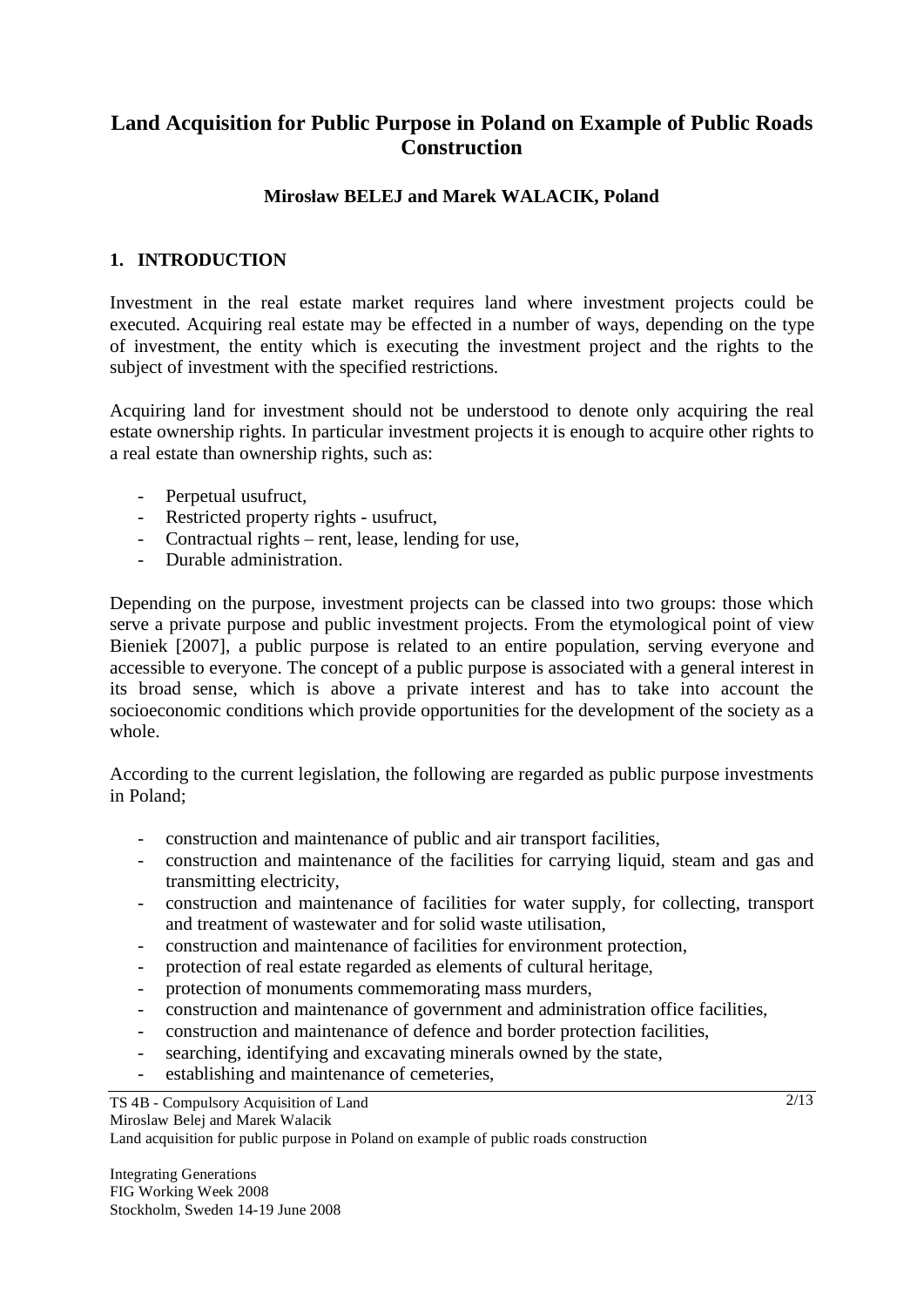- establishing and protecting national remembrance sites,
- protection of endangered plant and animal species or natural habitats,
- other public purposes determined in separate legal acts.

Public investment projects make it possible to acquire land for public activities in a variety of ways, for example, by communalisation of property, acquiring land allocated for public roads in the processes of property division and joining, acquiring land in the processes of location of motorways and other public roads, termination of agreements and expiration of rights and in the process of expropriation. Acquiring land for public purposes in the process of expropriation requires particular caution. Ambiguous, complicated or wrongly worded provisions which regulate the issue may result both in conflicts, economic instability or even in decreasing the economic growth rate.

The issue is currently of particular importance in Poland in connection with the country's accession to the European Union and acquiring funds for infrastructural development as well as obtaining funds for co-hosting the European Football Championships in 2012. It is necessary to eliminate all the obstacles which may hinder the execution of public purpose investment projects, to depart from the procedures applied so far which, in view of the enormity of tasks to perform and the time left (5 years for spending 30 billion Euros allocated for the operational programme entitled "*Infrastructure and environment protection in the years 2007-2013*"), may hinder the execution of the crucial assignments. Motorways, expressways and ring roads should be priority projects due to the vital public interest. This means that the problem of compensation for property ownership restrictions or expropriations will be seen in Poland on an unprecedented scale. In consequence, it is necessary to promptly adapt the legal and organisational procedures related to the issue.

### **2. RESTRICTION OF PROPERTY RIGHTS - EXPROPRIATION**

Along with the right to life and to freedom, the right to property is a foundation of any order, including legal and economic ones. The proper importance of ownership rights in Poland has not been restored until after the change of the country's economic system, from the central control economy to the market economy. This is reflected in the provisions of the Constitution of the Republic of Poland;

- Everyone has the right to ownership, to other property rights and the right to inherit property,
- Ownership, other property rights and the rights to inherit property are subject to legal protection equal for everyone,
- ownership may be restricted only by means of an act of law and only inasmuch as it does not violate the essence of the right of ownership.

It is noteworthy that the ownership right is not absolute in character, i.e. it does not constitute an infinite right (*ius infinitum*), which is not subject to any restrictions. The content of the ownership right and the scope in which the right is protected is determined by the law, which has its foundation in the Constitution, in particular in the principle of general welfare, which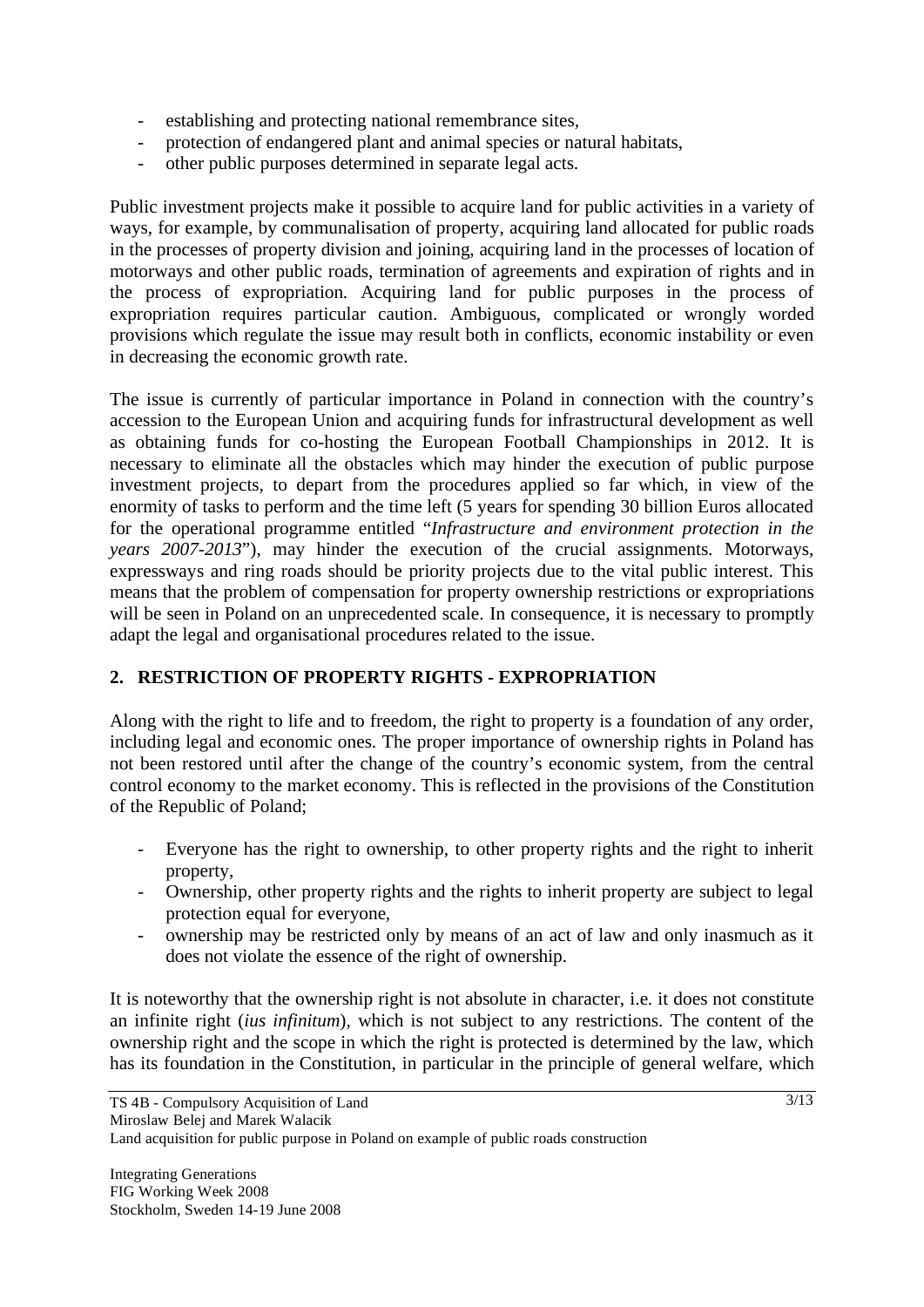is meant to denote the welfare of everyone, and in detailed regulations. The regulations regarding the restrictions imposed on the ownership rights have to balance the interest of property owners, on the one hand, and the public interest on the other. According to Bo (1985) the welfare of an individual should be regarded as the prime goal of the activities of public administration, but the welfare of other individuals as a social group may decide on restricting the protection enjoyed by the private interest, and in some areas there is no other way to protect a public interest than to restrict individual interests. This means that it is acceptable to restrict ownership rights because of an important public interest.

Each restriction of the right of real estate ownership, as a fundamental good of each individual and entire communities, becomes a cause of dispute. If two or more persons (parties) wish to own the same property, a conflict arises and the interests of the parties are mutually exclusive. The expropriation procedure is the basic example of restricting ownership rights.

Expropriation is possible with regard to the real estates situated in the areas which in local plans are allocated for public projects or to such real estates for which a decision has been issued establishing the location of a public investment project. Expropriation consists in issuing a decision depriving of, or restricting, the right of ownership, the right of perpetual usufruct or another property right to a real estate. Expropriation may be executed if public goals cannot be achieved in any other way but by depriving, or restricting, one's ownership rights, and the rights cannot be acquired by agreement. It is noteworthy that in Poland a real estate may be expropriated only for the benefit of the State Treasury or of a local government unit. A real estate may be expropriated in whole or in part. If it regards a part of a real estate, and the remaining part can no longer be properly used for the previous purpose, such remaining part is, at the request of the owner of the perpetual user, acquired by agreement by the State Treasury or a local government unit, depending on which is the expropriating entity.

The expropriation procedure consists of several stages;

- Following the decision to allocate a real estate as an area for an investment project which is to serve a public purpose, negotiations are started with the owner aiming at the owner selling it voluntarily
- If the parties fail to agree on voluntary sale of the real estate, the expropriation proceedings are not instituted until after the time assigned by the governor of the province or of the county to conclude a voluntary agreement

Administrative proceedings are started and a decision is issued. On the day that the decision becomes valid, the right of ownership of the real estate in question is transferred to the State Treasury or a local government unit

# **3. RESTRICTION OF PROPERTY RIGHTS – EXPROPRIATION**

Before 16 December 2006, the procedure of acquiring land for national roads was in conformity with the law on the principles of preparing and executing project investments in national road construction of 10 April (J. of Laws 2003 No. 80, item 721), also called "special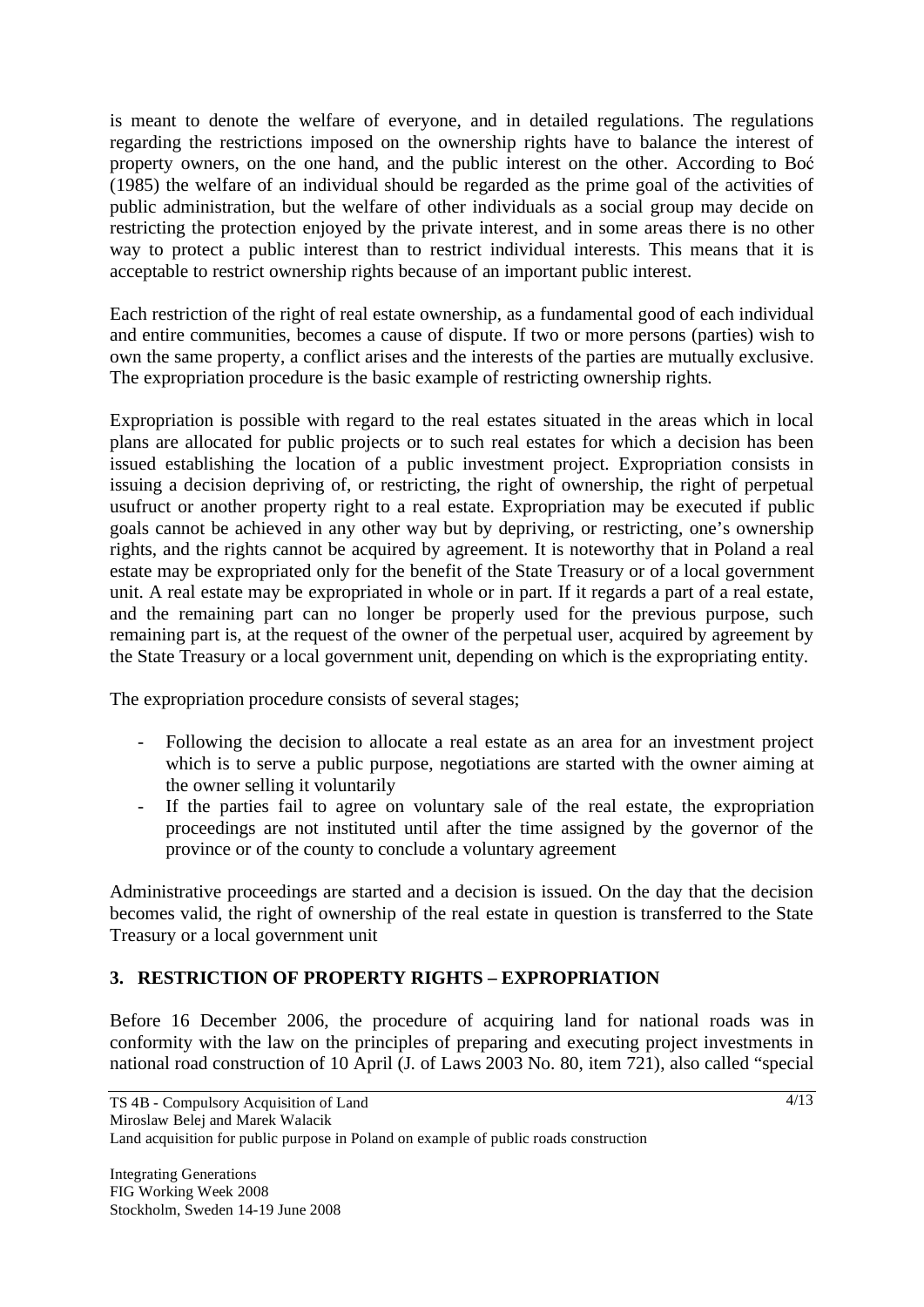law". The procedure of acquiring land is started by a decision establishing the location of a road.

The entity responsible for the procedure regulating the legal status of the land was the General Directorate of National Roads and Motorways (GDDKiA). The rights to real estate were acquired in one of the following ways:

- concluding a civil agreement,
- expropriation,
- by virtue of the law.

In the first two cases, it was the task of the GDDKiA to carry out negotiations in which it made a written offer of purchasing the land. If the conditions were accepted, the proceedings were completed. Otherwise, the expropriation proceedings were started by the Provincial Governor. The main difference lay in the third of the mentioned ways in which the land was acquired – by virtue of the law.

This was applied only to land owned by local government units. Their ownership was transferred to the State Treasury on the day that the localisation decision regarding the land became valid. Such local government unit was entitled to compensation determined according to the principles of real estate expropriation. All the flaws of the procedures of acquiring land for road construction became apparent particularly after 2004 (the necessity of transferring the EU funds allocated for infrastructure development). Their most important drawback was the excessively long period needed for their completion, which in many cases delayed the whole project.

Currently in Poland the procedure of acquiring land for public purpose investment, such as road construction, is followed according to the amended law of detailed principles of preparing and executing public road construction investment projects of 10 April 2003 (J. of Laws 2007 No. 112, item 767). After the law was implemented, the procedure of land acquirement became significantly simpler, as now a public road is localised by means of a relevant decision. The decision is issued by the provincial governor (national roads) or by a county head (communal, county and provincial roads); it determined the separating lines and confirmed the plan of real estate division. On the day the decision becomes valid, the land separated by the lines becomes the property of the entities which are executing the investment project.

The owner is entitled to compensation for being deprived of the rights to the land; such compensation is determined by a separate decision issued by a provincial governor or by a county head, respectively. The procedure is presented in a graphic form in Fig. 1.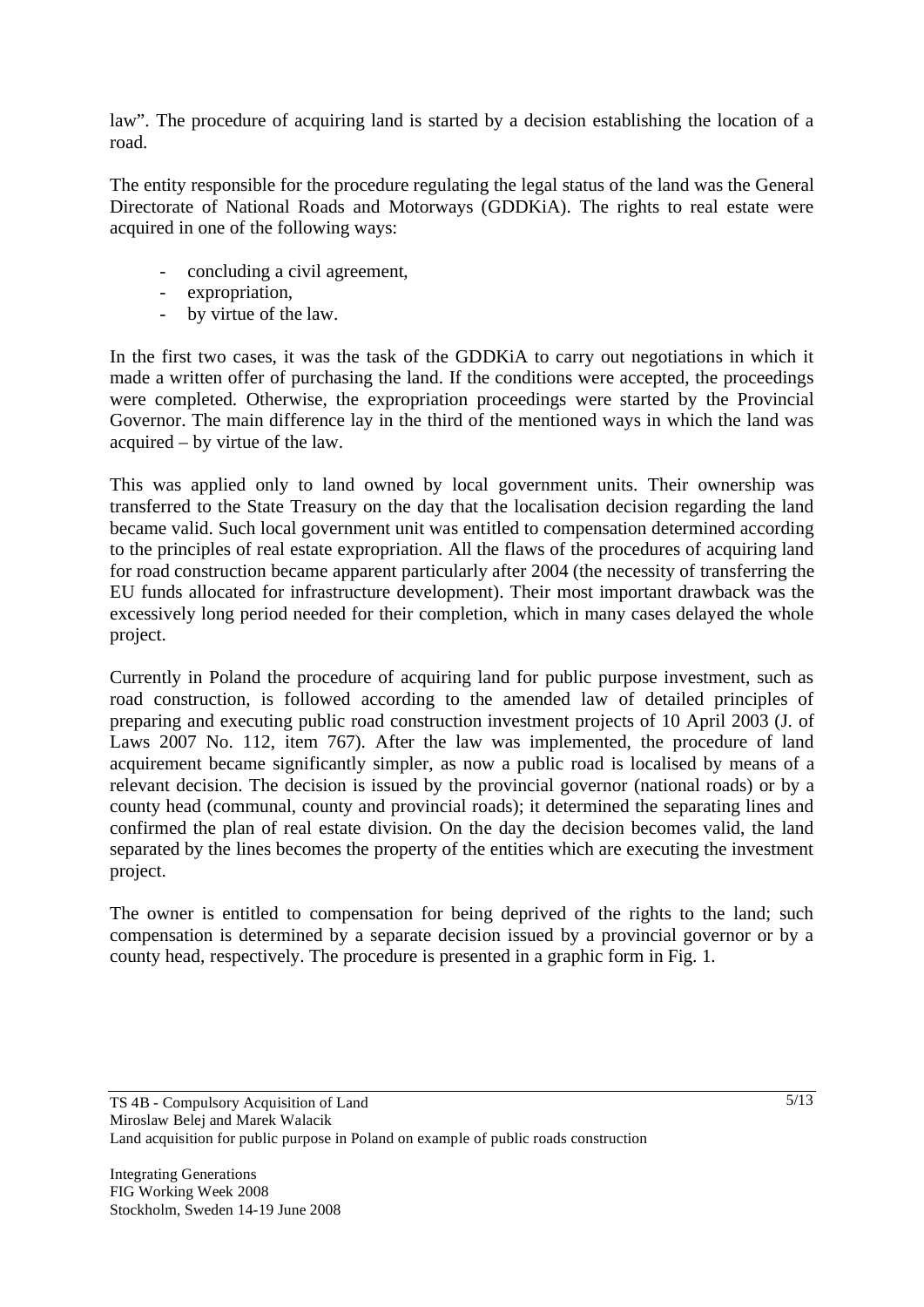

**Fig. 1.** The procedure of acquiring land for public roads after 16 December 2006. *Source*: the author's study

# **4. EXPROPRIATION – "FAIR COMPENSATION"?**

In recent years, the procedure of acquiring land for road construction investment has been liberalised and simplified with a view to accelerating the process of investment execution. A considerable part of the proceedings aimed at regulating the legal status of real estates has been completed in an amicable way. However, there have been individual cases of conflicts between the entity which is carrying out the project and the individuals who are being deprived of their ownership rights.

Their most frequent cause was an inability to reach an agreement about the offer of the real estate purchase. In such cases, the authorities were forced to apply the ultimate measure – expropriation which, in consequence, led to determination of compensation, whose amount was frequently objected to.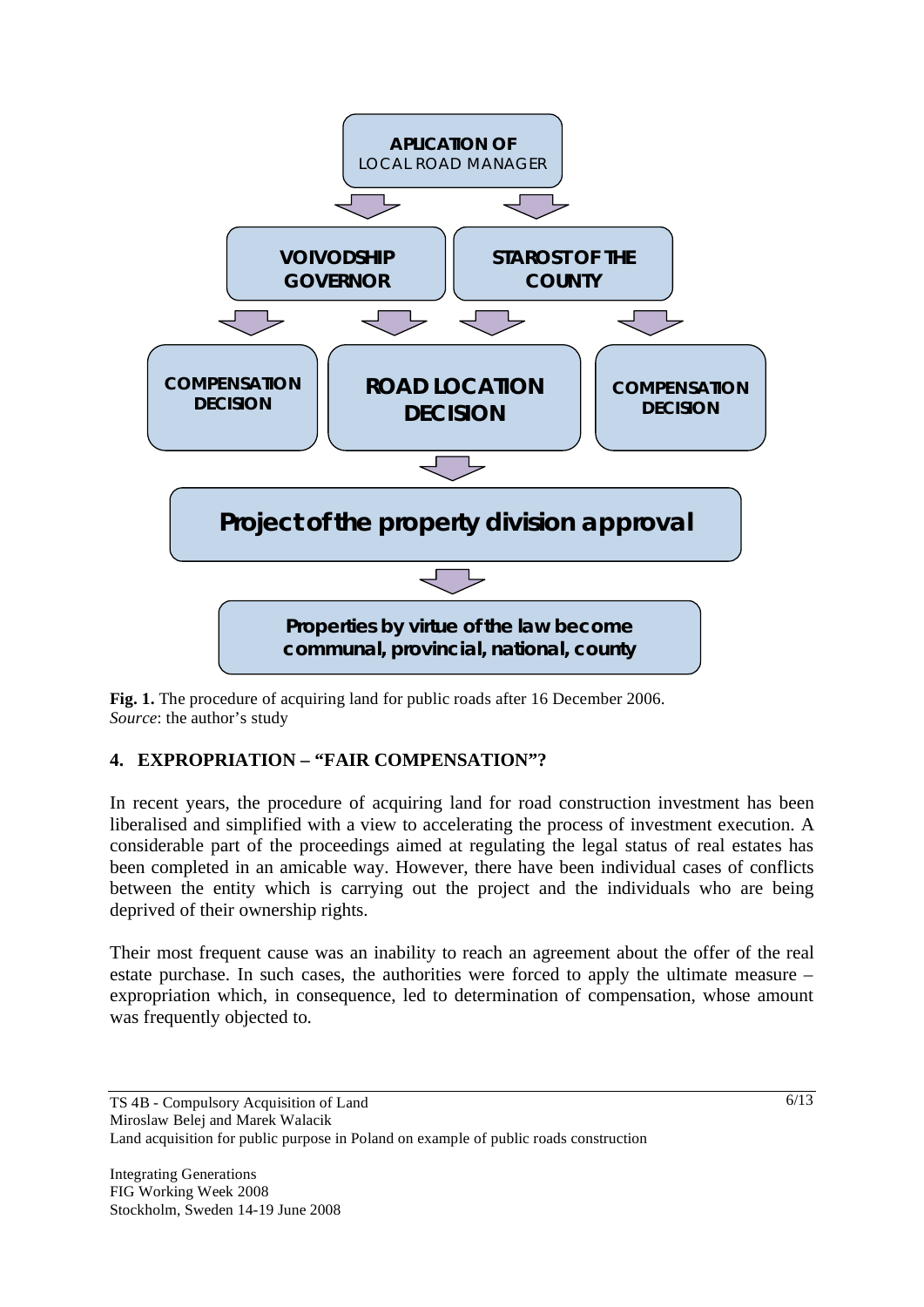According to the Art. 21 of the Polish Constitution, ownership rights are protected by law and expropriation is acceptable only for public purposes and for "fair compensation". In light of the provisions of the Constitution, the concept of "fair compensation" is viewed in regard to the necessity of expressing the public and private interest in the right proportions. As a result, compensation which is the equivalent of all the damage caused by depriving an individual of the ownership rights may be seen as "unfair" by the whole of the society (taxpayers), while such that does not compensate for 100% of the damage is seen as "fair". In order to find the right method of calculating the fair compensation, it has to be borne in mind that the expropriation is executed for the public purpose, i.e. with the public welfare in mind. Therefore, accepting a compensation at, say, 500% of the market value of the expropriated real estate, would be rational from an individual perspective, but irrational from the point of view of the state, or rather the national budget. The issue of balancing the proportions in the expropriation procedures carried out in Poland is of particular importance and has been widely debated about and analysed. The issue has been considered by the Constitutional Tribunal, which has dealt with the problem of "fair compensation" in its rulings. For example, on 14 March 2000 (file no. P 5/99) it indicated the connection of achieving a public purpose and ensuring fair compensation as the necessary conditions of the "constitutional acceptability of each expropriation".

In conclusion, it can be said that there are still no clear and uniform solutions to the problem, and the attempts, if any, have had the form of discussions. On the other hand, the solutions that have been positively tested abroad cannot be directly transposed to Poland due to a different legal environment and economic conditions.

Compensation for expropriation should make up for the loss incurred and for depriving its owner of the right to use the real estate. Currently, such compensation does not include the special value of real estates, such as uniqueness or the personal attitude of the owner to it, e.g. family traditions. Hence, the need to develop new methods of determining the amount of compensation and to make a list of various cases of expropriation and their analysis. According to the current legislation in Poland, the basis for determination of the amount of compensation is the market value of the real estate. It seems, however, that the market value is only one of the components of a fair compensation. All its elements can be presented as below.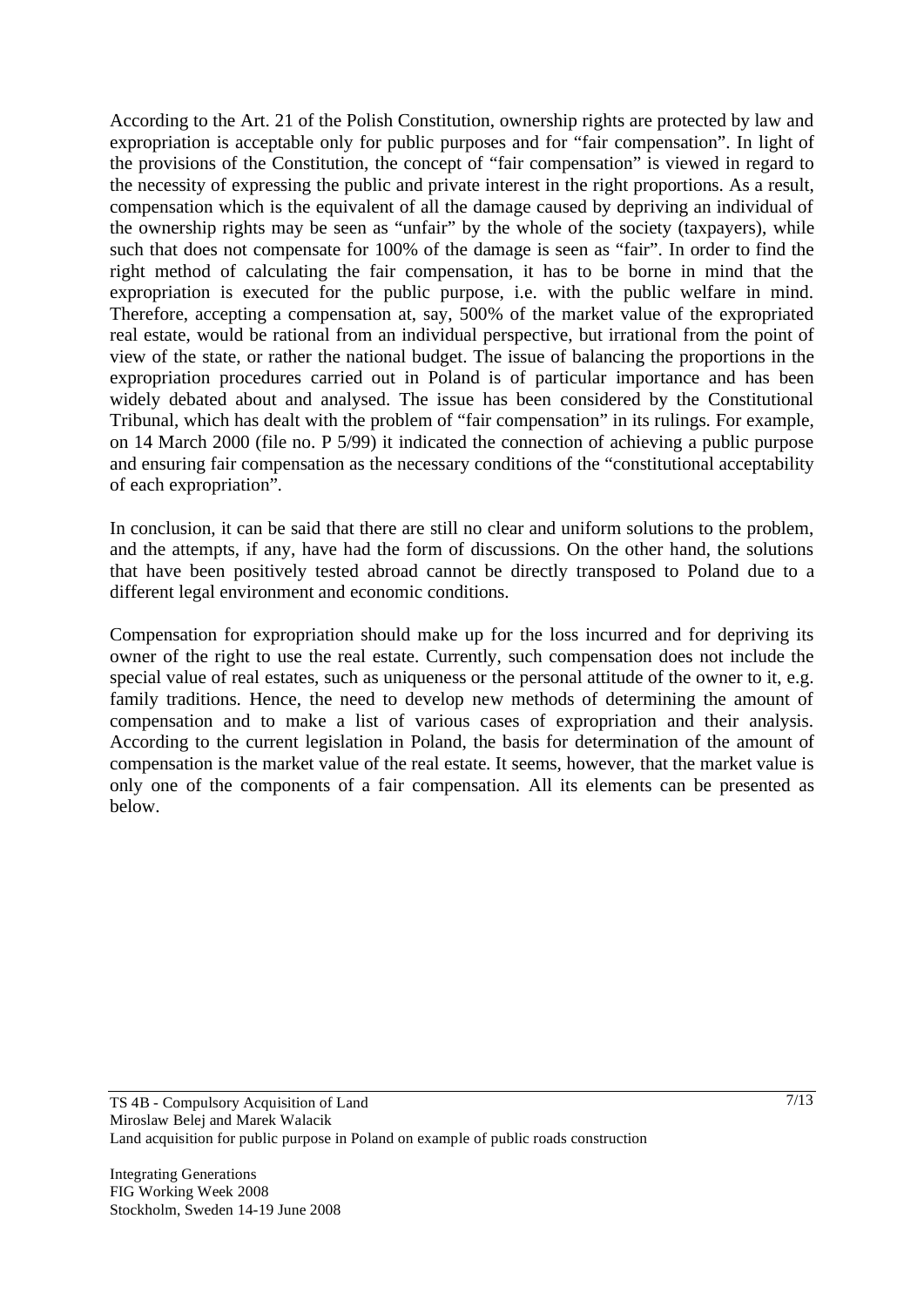



### **5. ROAD CONSTRUCTION IN THE PROVINCE OF WARMIA AND MAZURY**

The study was conducted in the Province of Warmia and Mazury, which is the fourth largest province in Poland. It occupies an area of 24 thousand square kilometres, which accounts for 7.7% of the area of Poland. However, it is the last in terms of the density of the road network. The situation is described by indicators (the length of hard pavement roads per 100 square kilometres) shown in Fig. 3.



**Fig. 3.** The indicator of the length of roads per 100 square kilometres for particular provinces. *Source*: the author's analysis based on statistical data.

TS 4B - Compulsory Acquisition of Land Miroslaw Belej and Marek Walacik Land acquisition for public purpose in Poland on example of public roads construction

Integrating Generations FIG Working Week 2008 Stockholm, Sweden 14-19 June 2008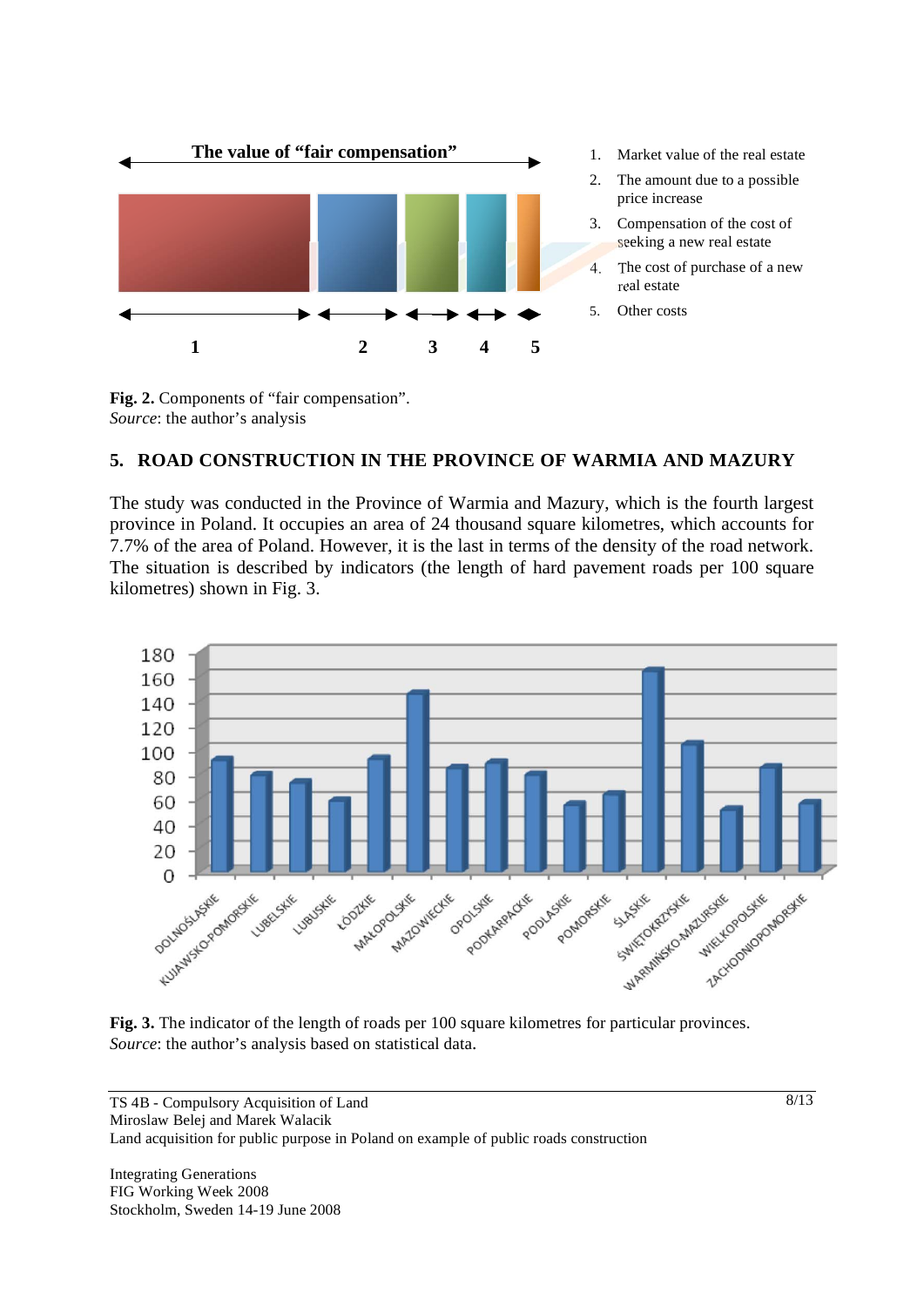The indicator for the Province of Warmia and Mazury is equal to 50.6. It is a little higher for the Province of West Pomerania (Zachodniopomorskie), and it has the highest value for the Province of Silesia (Slaskie) – 163.9.

The total length of the road network in the Province of Warmia and Mazury, including all the categories of public roads, amounted to 23,608.2 km in 2006, with the highest proportion (57%) of county roads. Then there were communal and provincial roads – 16% each. There were only 2,647.4 km of national roads, which accounted for only 11% of the total road length. The structure of roads in the Province of Warmia and Mazury is shown in Fig. 4.



**Fig. 4.** The road types in the Province of Warmia and Mazury. *Source*: the author's analysis based on statistical data.

During the period from 2004 to the first half of 2006, 36 national road construction investment projects were carried out in the Province of Warmia and Mazury. These were:

- construction of 8 ring roads,
- construction of 5 bridges,
- modernisation or construction of 22 sections of national roads.

During the period under study, the largest number of investment projects of road construction was carried out in the central part of the province (near Olsztyn) and in its north-western part (near Elblg). All of these investment projects were associated with regulation of the legal status and acquiring the land on which they were located. The work was performed by the Olsztyn Branch of the General Directorate of National Roads and Motorways. All of the 36 projects required that the rights of ownership to the total of 2,638 plots of land should be acquired. An analysis of the land registers and the land to be acquired for 17 investment projects, made available by the GDDKiA Branch in Olsztyn, shows the following:

- the investment projects were located in 48 separate registration areas,
- they were located on 1084 plots of land, 51% of which were owned by the state, 18% by local government units and 31% - by individuals; in consequence, the rights to 533 plots had to be acquired,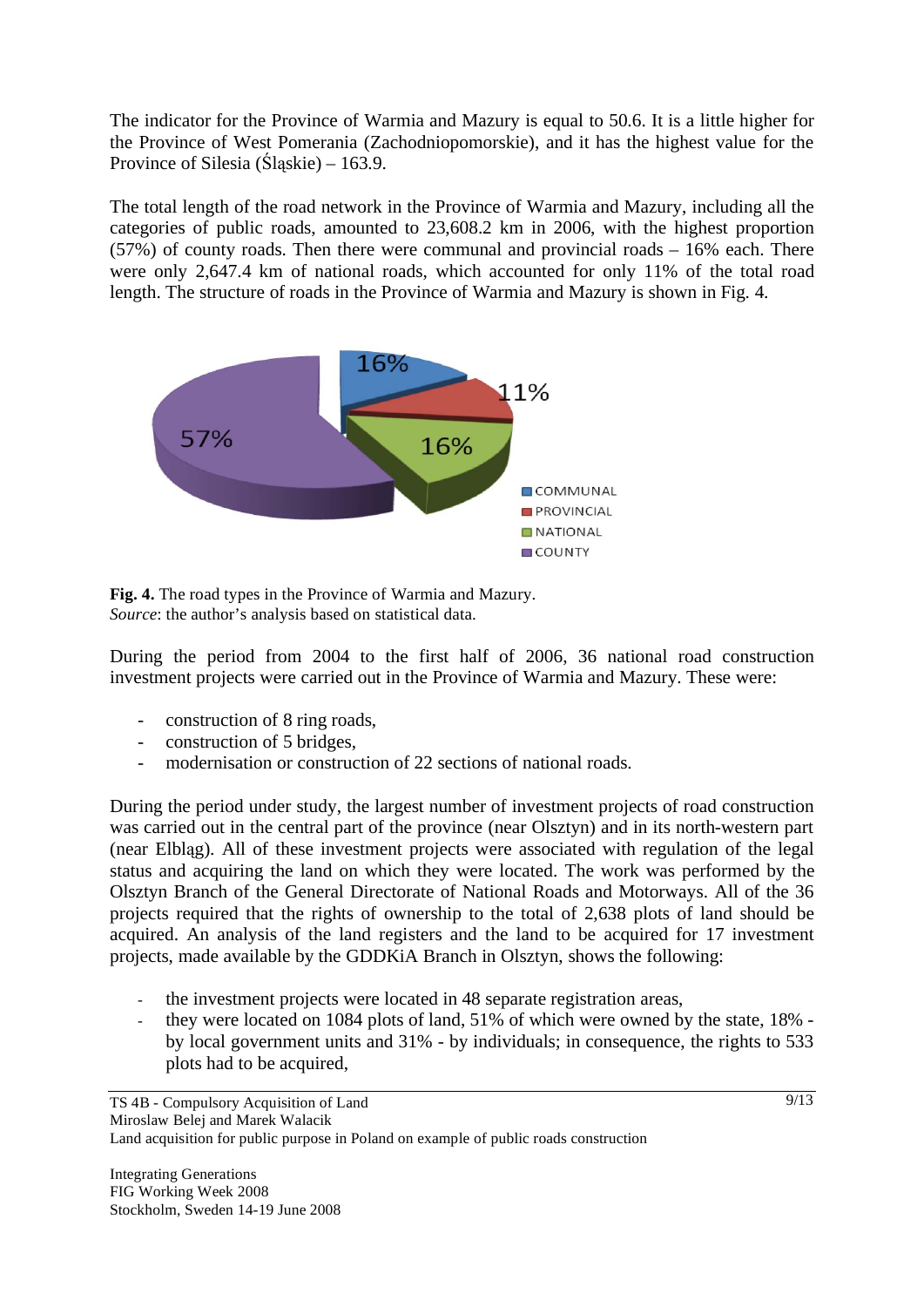- GDDKiA made 273 offers of purchase to the private owners,
- as the market value of the real estates determined in some offers were questioned, GDDKiA made new offers in 47 cases,
- only in 9 out of 17 cases was the land for investment transferred as planned.

It is an unavoidable part of executing an investment project that there are conflicts between the entity which is carrying out the project and the individuals who are being deprived of their ownership rights or whose ownership rights are being restricted. Though such disputes are not too frequent, even one such conflict may stop the whole project. From the beginning of the year to 3 July 2004, 51 applications were lodged with the Province Governor's Office in Olsztyn by the General Directorate of National Roads and Motorways for expropriation of land in connection with national road construction. 46 decisions were issued. Seven of them were appealed against to the then Minister of Building Construction. Four of the Minister's decisions were again appealed against to the Provincial Administrative Court in Warsaw. Out of the 46 decisions issued, 14 regarded individuals, 6 were for real estates with unregulated legal status or the absence of heirs, 18 were for communal real estates, 4 – for real estates owned by counties and 4- those owned by the province.

In order to show the real problems connected with land acquisition for public roads construction, the case study research results were introduced in the following article. The analised case concerned land of an area 1578m2 that belonged to a private owner. The entire procedure of land acquisition started in april 2005, as soon as the allocating decision became legaly valid. The GDDKiA started negotioations that could not end up with an agreement. Expropriation process had to be carried out. Its particular stages and their lenghth are shown in a graphic form number 5.

| N <sub>0</sub> | <b>STAGES OF THE PROCEDURE</b>                                                                                                         | 2005<br><b>Quarter</b> |              |    | 2006<br><b>Quarter</b> |              |              |    | 2007<br><b>Quarter</b> |                        |              |    | 2008           |              |
|----------------|----------------------------------------------------------------------------------------------------------------------------------------|------------------------|--------------|----|------------------------|--------------|--------------|----|------------------------|------------------------|--------------|----|----------------|--------------|
|                |                                                                                                                                        |                        |              |    |                        |              |              |    |                        |                        |              |    | <b>Quarter</b> |              |
|                |                                                                                                                                        | $\Pi$                  | $\mathbf{H}$ | IV | T                      | $\mathbf{I}$ | $\mathbf{I}$ | IV |                        | $\mathbf{I}\mathbf{I}$ | $\mathbf{m}$ | IV | T              | $\mathbf{I}$ |
|                | Road location decision (legaly valid)                                                                                                  |                        |              |    |                        |              |              |    |                        |                        |              |    |                |              |
| $\overline{c}$ | Appraisal of real estate (market value)                                                                                                |                        |              |    |                        |              |              |    |                        |                        |              |    |                |              |
| 3              | Negotiations (lack of compromise)                                                                                                      |                        |              |    |                        |              |              |    |                        |                        |              |    |                |              |
| $\overline{4}$ | Offer<br>of<br>purchasing<br>value)<br>real<br>(market)<br>esate<br>with explanation of its estimation                                 |                        |              |    |                        |              |              |    |                        |                        |              |    |                |              |
| 8              | Informationa about starting the compulsary purchase procedure<br>(with additional time compromise in terms of purchasing the property) |                        |              |    |                        |              |              |    |                        |                        |              |    |                |              |
| 10             | Lack of compromise                                                                                                                     |                        |              |    |                        |              |              |    |                        |                        |              |    |                |              |
| 11             | Starting compulsary purchase procedure                                                                                                 |                        |              |    |                        |              |              |    |                        |                        |              |    |                |              |
| 15             | Court trial                                                                                                                            |                        |              |    |                        |              |              |    |                        |                        |              |    |                |              |
| 18             | Expropriation decision                                                                                                                 |                        |              |    |                        |              |              |    |                        |                        |              |    |                |              |
| 19             | Appeal agains the expropriatnion decision                                                                                              |                        |              |    |                        |              |              |    |                        |                        |              |    |                |              |
| 22             | Problems with entering the property,<br>(private owner does not agree with leaving the property)                                       |                        |              |    |                        |              |              |    |                        |                        |              |    |                |              |
| 28             | Provincial Administrative Court in Warsaw (second trial)                                                                               |                        |              |    |                        |              |              |    |                        |                        |              |    |                |              |

TS 4B - Compulsory Acquisition of Land

Miroslaw Belej and Marek Walacik

Land acquisition for public purpose in Poland on example of public roads construction

Integrating Generations FIG Working Week 2008 Stockholm, Sweden 14-19 June 2008 10/13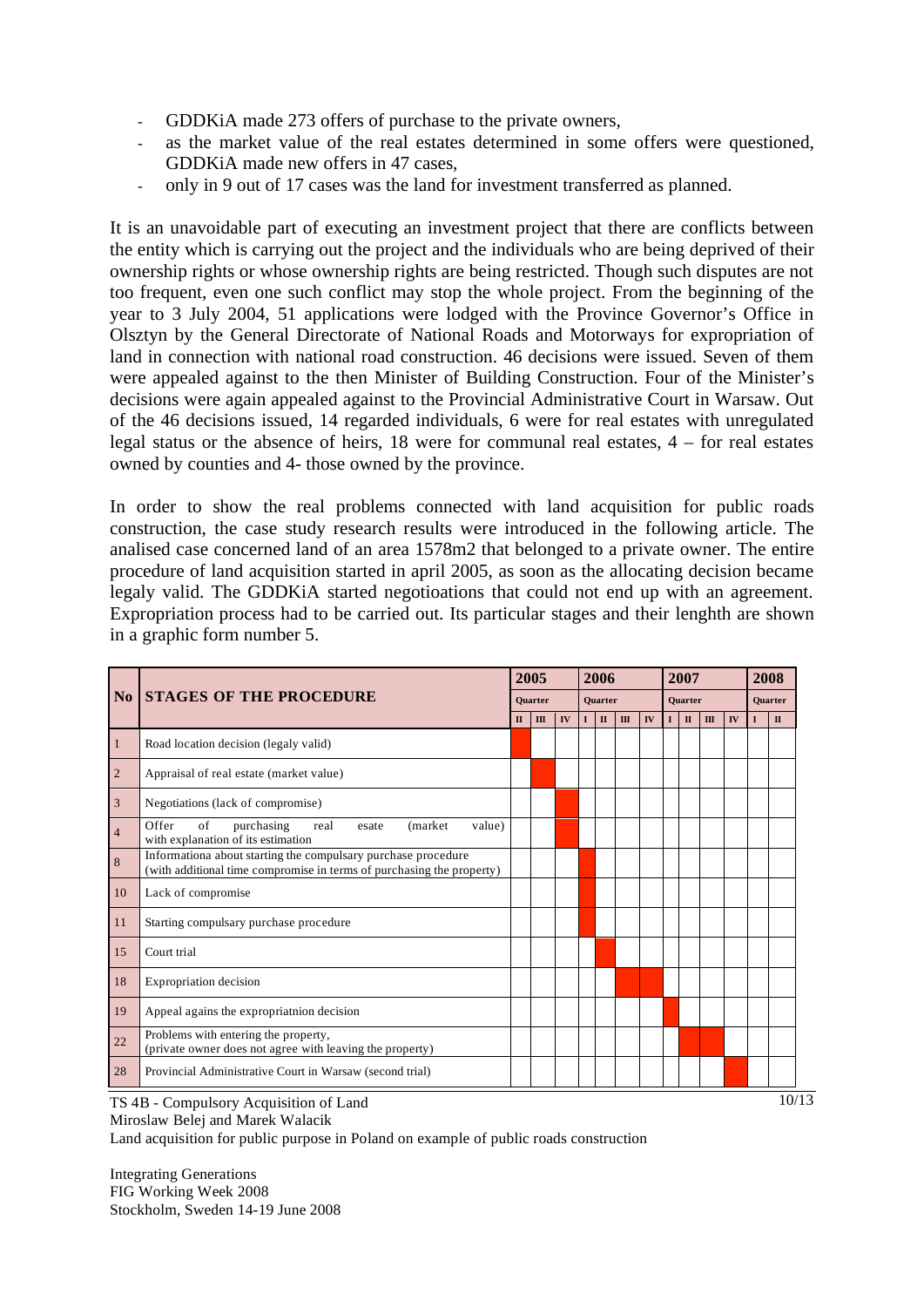|    | <b>No STAGES OF THE PROCEDURE</b>                     | 2005           |       |    | 2006           |  |       |           | 2007           |   |       |           | 2008           |  |
|----|-------------------------------------------------------|----------------|-------|----|----------------|--|-------|-----------|----------------|---|-------|-----------|----------------|--|
|    |                                                       | <b>Ouarter</b> |       |    | <b>Quarter</b> |  |       |           | <b>Quarter</b> |   |       |           | <b>Quarter</b> |  |
|    |                                                       |                | $\Pi$ | IV |                |  | $\Pi$ | <b>IV</b> |                | π | $\Pi$ | <b>IV</b> |                |  |
| 29 | Provincial Administrative Court in Warsaw             |                |       |    |                |  |       |           |                |   |       |           |                |  |
|    | (expropriation decision is not against law)           |                |       |    |                |  |       |           |                |   |       |           |                |  |
| 30 | Expropriation procedure still in process              |                |       |    |                |  |       |           |                |   |       |           |                |  |
|    | (expected end of the procedure - second quarter 2008) |                |       |    |                |  |       |           |                |   |       |           |                |  |

**Rys. 5.** Stages of the expropriation procedure and their length. *Source*: the author's analysis

Land acquisiotin procedure presented above could have lasted for four months not for 3 years if only the the negotiation stage had enden up with a compromise concerning the amount of compensation. The whole process involwed estimating value of the property by chartered surveyior, the price proposed by the private owner was given also. The size of each price is presented in a graphic form numer 6.





It is easy to notice that disproportion in the selling price proposed by the private owner and buying price by the local government units are quite big. The reason why the difference is so big comes from the fact that one of the party (private owner) demands fair compensation that consists of all the elements presented in the graphic form numer 2 when the other party (local government unit) being limited by the law can propose only compensation than equals the market value of the property. To conclude, one can say that polish law still lacks clear and uniform solutions of the presented problem while taken up attempts have only debatable character. On the other hand solutions of the foreign countries, can not be directly implemented in Poland because of the differences in law system and economic condition of the country.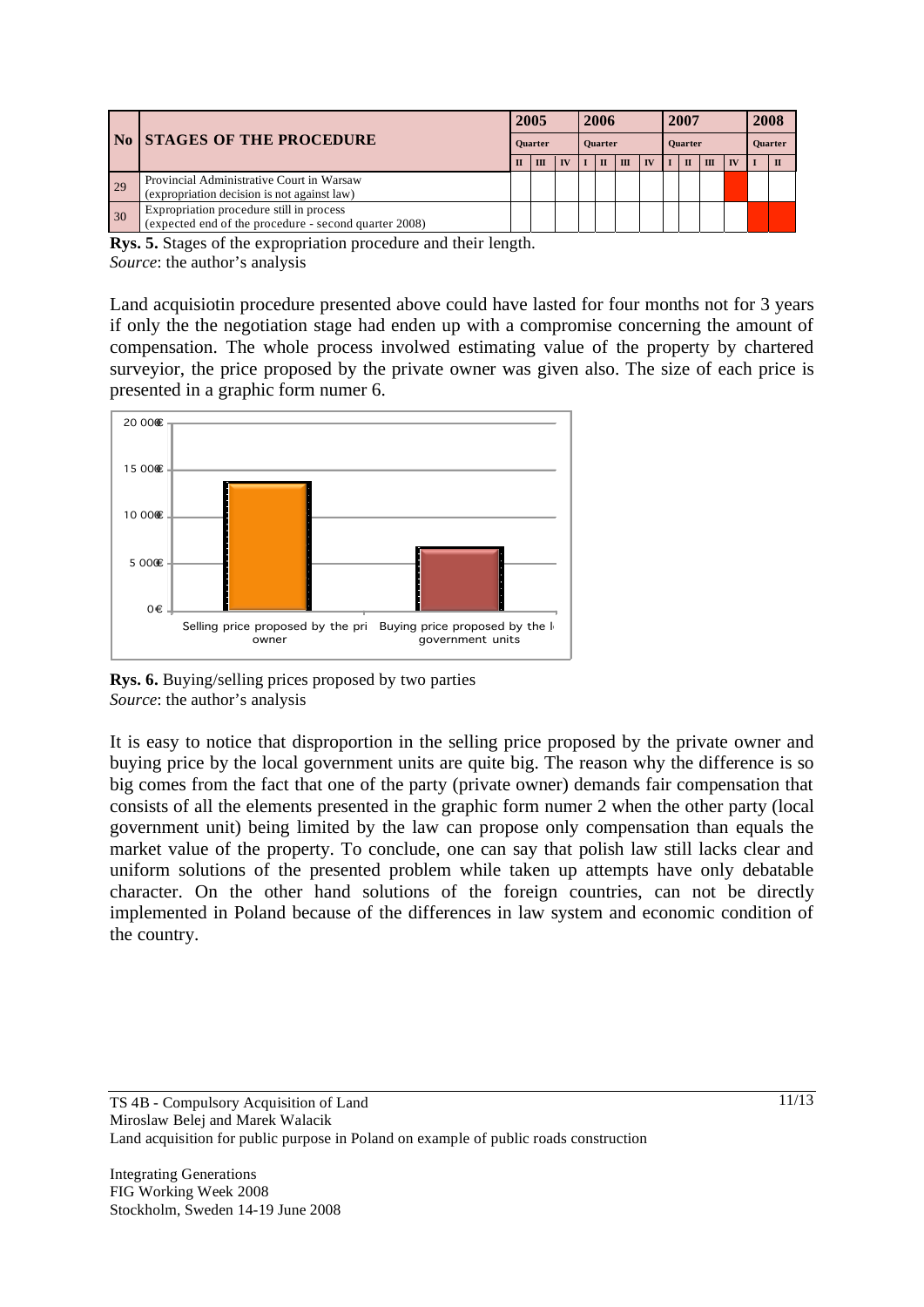### **REFERENCES**

- BIENIEK G., MARMAJ Z., KALUS S., MZYK E. 2007. *Ustawa o gospodarce nieruchomościami komentarz*. LexisNexis, Warszawa.
- DABEK J. 2007r. *Pozyskiwanie gruntów przeznaczonych pod drogi publiczne i linie kolejowe*. Wycena Nr 4(81). Educaterra, Olsztyn.
- KOCUR-BERA K. 2005r. *Nabywanie nieruchomości pod drogi krajowe-studium przypadku (artyku dyskusyjny).* Wycena Nr 2(69). Educaterra, Olsztyn.
- KOCUR-BERA K. 2006r. *Procedury negocjacyjne w pozyskiwaniu gruntów na cele publiczne.* Wycena Nr 3(74). Educaterra, Olsztyn.
- OPINIA ZESPOŁU EKSPERTÓW ZAWODOWYCH. 2007r. Określenie wartości gruntów zajętych *pod drogi publiczne w wietle obowizujcych regulacji prawnych oraz potrzeby zmian w tym zakresie*. Wycena Nr 4(81). Educaterra, Olsztyn.
- WIŚNIEWSKI R. 2007r. *Pozyskiwanie nieruchomości pod inwestycje*. Wycena Nr 3(80). Educaterra, Olsztyn.
- RÓBEK R., RÓBEK S. 2007r. *Expropriation as a exceptional tool of acquisition of land for public purposes*. Materiay konferencji mi dzynarodowej w Helsinkach. www.fig.net.
- ŹRÓBEK S., ŹRÓBEK R. 2007r. *Is the amount of compensation for real estate expropriation* just? – current state and proposals for changes. Materialy konferencji mi dzynarodowej w Helsinkach. www.fig.net.
- MUNRO-FAURE P. 2007r. *Background and Context for the FAO/WB Initiative and Compulsary Purchase and Compensation.* Materialy konferencji mi dzynarodowej w Helsinkach. www.fig.net.
- NAVRATIL G., FRANK A. 2007r. *Expropriation in a simple cadastre.* Materiay konferencji mi dzynarodowej w Helsinkach. www.fig.net.

#### **A list of the legal acts**

The law of real estate management of 21 August 1997 (J. of Laws 2007, No. 173, item 1218). The law of public roads of 21 March 1985 (J. of Laws 2000 No. 71, item 838).

- The law on principles of preparation and execution of national roads construction investment projects (J. of Laws 2003, item 721, with amendments).
- The law on principles of preparation and execution of public roads construction investment projects (J. of Laws 2007, No. 112, item 767).